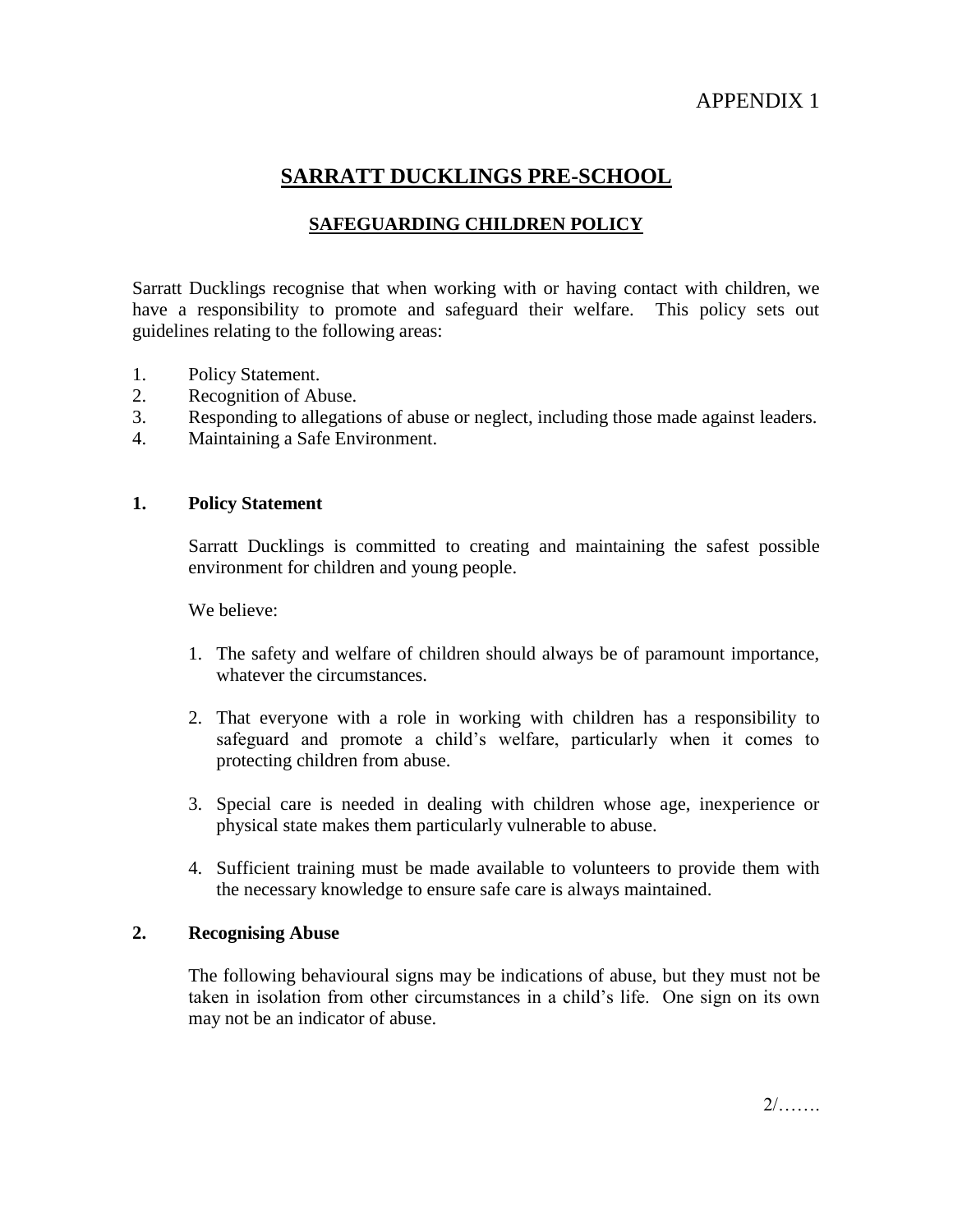## Possible Indicators of Physical Abuse

- Any injuries not consistent with the explanation given for them.
- Injuries which occur to the body in places which are not normally exposed to falls, rough games, etc.
- Injuries which have not received medical attention which you would expect a reasonable parent to give/arrange.
- Instances where children are kept away from the group inappropriately.
- Reluctance to change for, or participate in, games or swimming.
- Bruises, bites, burns, fractures, etc. which do not have an accidental explanation (e.g. several cigarette burns in one place – one accidental – several?).
- Cutting/slashing/substance abuse.

## Indicators of Possible Sexual Abuse

- Any allegations made by a child concerning sexual abuse.
- Child with an excessive pre-occupation with sexual matters and a detailed knowledge of adult sexual behaviour, who regularly engages in ageinappropriate sexual play.
- Sexual activity through words, play or drawing.
- Child who is sexually provocative or seductive with adults.
- Inappropriate bed-sharing arrangements at home.
- Severe sleep disturbances with fears, phobias, vivid dreams or nightmares, or sometimes overt of veiled sexual connotations.

## Emotional Indicators of Abuse

- Marked changes or regression in mood and behaviour, particularly where a child withdraws or becomes clinging. Also depression/aggression.
- Nervousness/frozen watchfulness.
- Sudden under-achievement or lack of concentration.
- Inappropriate relationships with peers and/or adults.
- Attention-seeking behaviour.
- Persistent tiredness.
- Running away/stealing/lying.

## Indicators of Possible Neglect

- Inadequate food and nutrition.
- Inadequate shelter or living conditions.
- Inadequate clothing.
- Exposure to physical danger or harm.
- Failure to ensure the child receives access to appropriate medical care or treatment.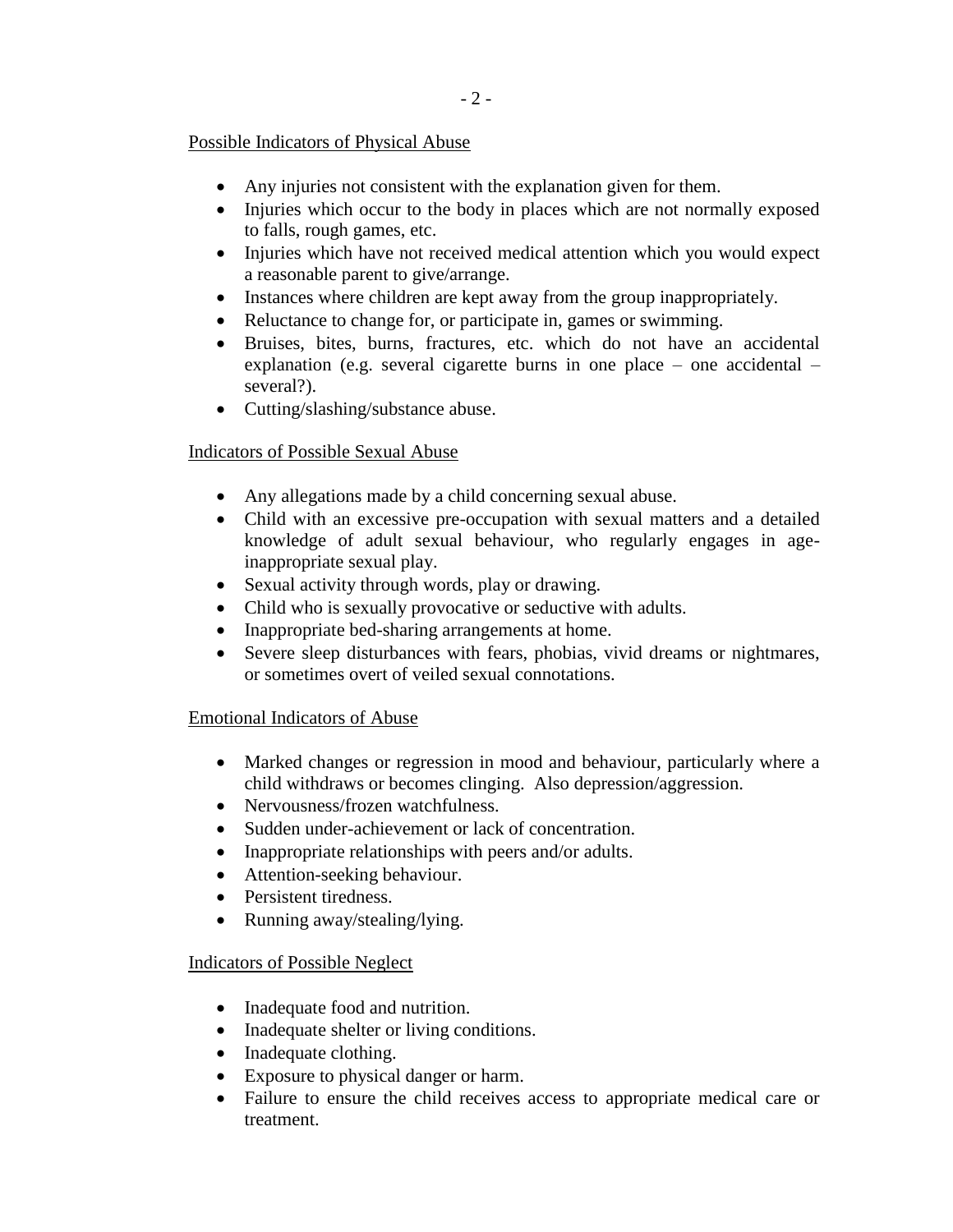## **3. Responding to Allegations of Abuse**

- It is not the responsibility of anyone working for Sarratt Ducklings Pre-School to take responsibility or to decide whether or not child abuse has taken place. However, there is a responsibility to act on any concerns through contact with the appropriate authorities.
- This organisation has appointed a person responsible for Child Protection matters.
- If you suspect that abuse may have taken place, you must report concerns as soon as possible to the Designated Person.
- If the Designated Person finds a safeguarding need is unclear, they must seek advice from the Targeted Advice Service (Tel: 01438 737511).
- The Targeted Advice Service will inform you of the appropriate next step.
- If the next step is to contact Children's Services, the parent/carer should be informed that you are making a referral unless this will put the child at more risk.
- However, any member of staff with a concern may call Children's Services (Tel: 0300 123 4043), as long as they provide identifying details of the child.
- If there is an immediate and urgent concern, call 999.
- If the allegation is against a member of staff, the Designated Person must contact the Local Authority Designated Officer (LADO) (Tel: 01992 556979) within one working day of the allegation being made.
- Every effort should be made to ensure that confidentiality is maintained for all concerned.
- If a child discloses abuse, listen carefully to what they have to say but do not question them. Reassure them that it is safe to talk and write down what was said as soon as possible afterwards.
- Do not inform the alleged abuser about any suspicion of abuse or disclosure until advice has been given on this by the statutory agencies.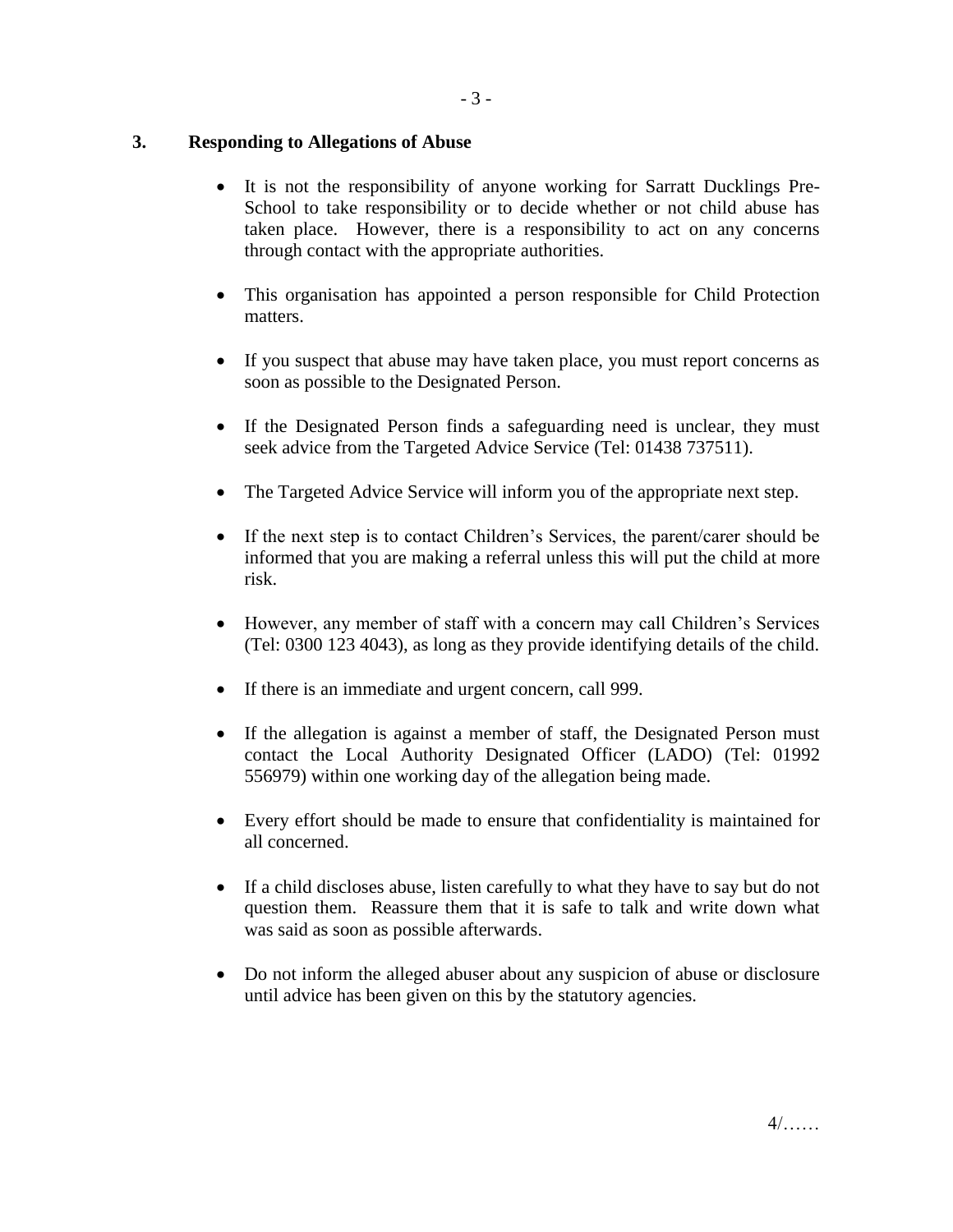## **4. Maintaining a Safe Environment**

- Where possible, work in an open environment. Avoid being alone with a child or being in an unobserved situation. Encourage openness and an environment in which there are no secrets.
- Treat all young people/disabled adults equally and with respect and dignity.
- Ensure that if mixed groups are taken away, they should always be accompanied by a male and female member of staff. (N.B. However, same gender abuse can also occur).
- Ensure that at any residential events, adults should not enter children's rooms or invite children into their rooms.
- Secure parental consent in writing to *act in loco parentis*, if the need arises to give permission for the administration of emergency first aid and/or other medical treatment.
- Keep a written record of any injury that occurs, along with the details of any treatment given.
- Request written parental consent, if it is necessary to transport young people in cars.
- Do not invite children or young people into your home.
- To ensure confidentiality, staff should not discuss any aspect of their work over the internet or accept parents of Ducklings children to be friends on their facebook page.

## **Practice Never to be Sanctioned**

The following should **never** be sanctioned. You should never:

- Engage in rough, physical or sexually provocative games, including horseplay.
- Share a room with a child.
- Allow or engage in any form of inappropriate touching.
- Allow children to use inappropriate language unchallenged.